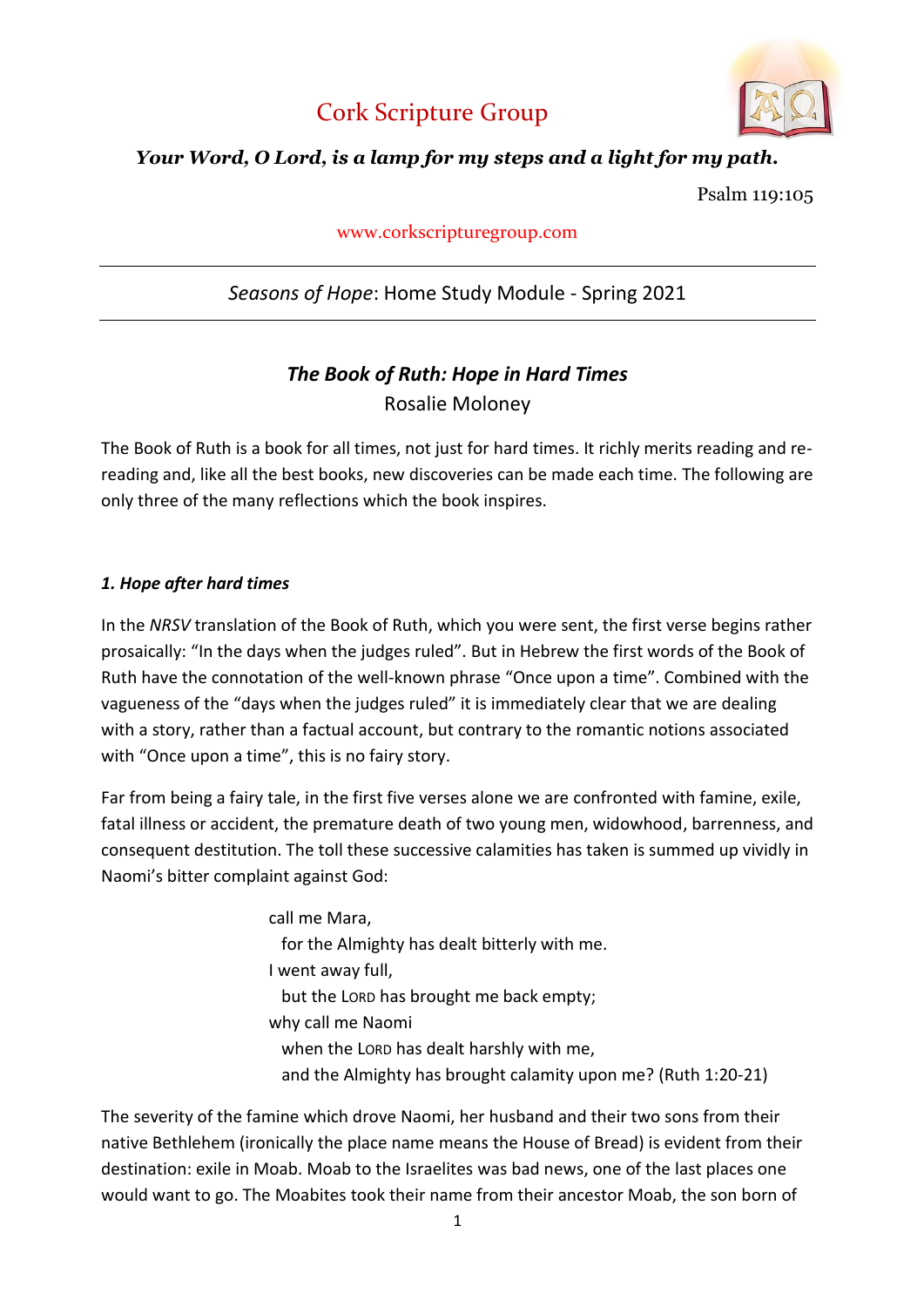Lot's daughter's incestuous relationship with her father (Genesis 19:36-37). The notoriety of their origins was compounded when the Israelites, as recounted in Numbers 25, had sexual relations with the women of Moab and were enticed into worshipping the Moabite gods and "the LORD's anger was kindled against Israel." These and further transgressions by the Moabites led to their formal excommunication in Deuteronomy 23:3-4: "No Ammonite or Moabite shall be admitted to the assembly of the LORD. Even to the tenth generation, … because they did not meet you with food and water on your journey out of Egypt, and because they hired against you Balaam son of Beor, from Pethor of Mesopotamia, to curse you." The "tenth generation" is effectively forever. Only utter desperation and destitution would have brought Naomi and her family to a place which was a byword for depravity and apostasy.

They may have found food in Moab but death stalked them nonetheless, as first Elimelech, and then his two sons die. The deaths of the two young men may have presaged by their names Mahlon and Chilion, which can be translated as "sickness" and "consumptive" respectively. The three men's deaths leave all three women, Naomi, Ruth and Orpah, not only grieving, but childless widows, one of the worst fates that could befall them. Susan Niditch sums up the implications for Israelite women: "In terms of long-range security in the social structure, it is more important for a woman to become her children's mother than her husband's wife. The Israelite woman might pass through various categories of protection: as a daughter she is under her father's protection; as a wife she is under her husband's; and in the event of her husband's death, as a mother she is under the care of her children." Naomi has none of these options at her disposal. For a young woman like Ruth, Niditch suggests, there are only two proper roles: "She is either an unmarried virgin in her father's home or she is a faithful, child-producing wife in her husband's or husband's family's home." It is unclear if Mahlon and Ruth were married long enough for her to be considered infertile, but opportunities for re-marriage could be slim for a potentially barren widow. It is a deeply worrying time for the widowed women.

The plight of Naomi and Ruth when they reach Bethlehem is not much better. No support seems forthcoming from friends or neighbours, and Ruth turns to gleaning to find sustenance for Naomi and herself. It cannot be claimed that Ruth was trafficked, but as a vulnerable migrant worker she is liable to suffer economic and sexual exploitation and racist discrimination. It is back-breaking toil, working long hours "on her feet from early this morning … without resting even for a moment" (Ruth 2:7). Moreover, Ruth faces the common perilous situation which is recorded in the Egyptian *Instruction of Amenenope*: "Do not pounce on a widow when you find her in the fields". Well aware of the dangers, Boaz advises Ruth for her own safety to "keep close to my young women… I have ordered the young men not to bother you" (Ruth 28-9). The desperation of her situation is evident in her hazardous visit to the threshing floor (Ruth 3:6), an unsavoury haunt especially by night, associated with thieves (1 Samuel 23:1) and prostitutes (Hosea 9:1). Ruth's suspect foreign origin seems known to many and she is branded as "the Moabite" seven times in the short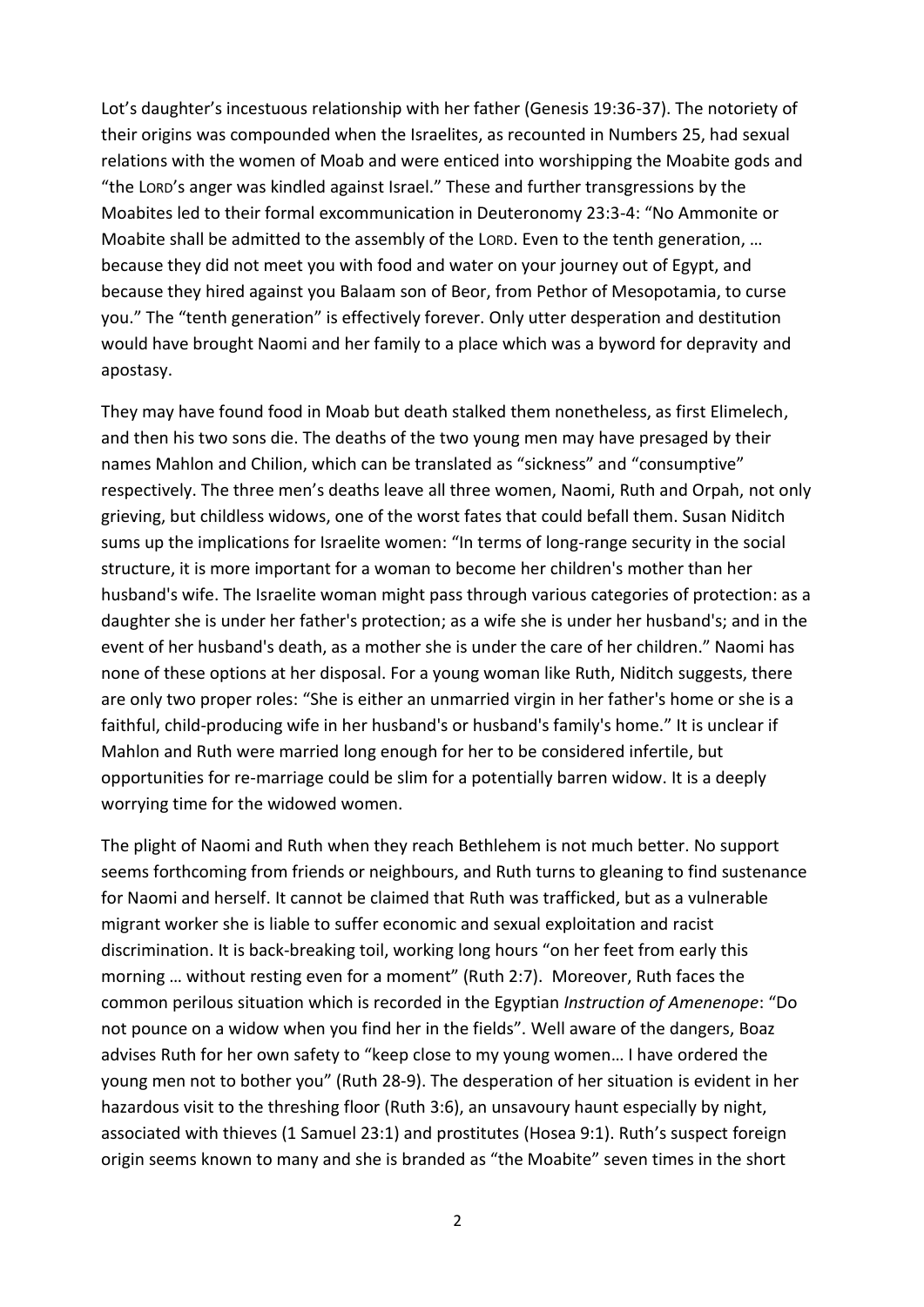text. The potentially derogatory usage recalls the terrors of the French Revolution, when the hostile crowds referred to Marie Antoinette as "The Austrian."

Amidst all these hard times where is the hope? By the end of the story Ruth and Boaz are married and Ruth has borne their son Obed. These two events bring considerable benefits to both Ruth and Naomi, and to Boaz as well.

- Ruth and Naomi are now enjoying the social status and financial security provided by Boaz, "a prominent rich man" (Ruth 2:1). There is the additional bonus that Naomi's property has been retained in her possession through Boaz' good offices.
- The stigma of childlessness has been wiped out for both Ruth and Naomi. Indeed, Obed seems to be as much Naomi's child as Ruth: "A son has been born to Naomi" (Ruth 4:17). The local women assure Naomi, "He shall be to you a restorer of life and a nourisher of your old age" (Ruth 4:15).
- Moreover, Naomi's lonely state has been eradicated by the "daughter-in-law who loves you, who is more to you than seven sons" (Ruth 4:15).
- Boaz has gained a wife who has been compared favourably with the famous matriarchs, Rachel and Leah (Ruth 4:11), and he is now the father of a dynasty (Ruth 4:21).
- A secure future for Ruth is implied by the successive generations named in the concluding genealogies. Even if Boaz, usually considered an older man, predeceases her, Ruth's well-being will be safe in the hands of her son Obed, and his son Jesse (Ruth 4:17-22).
- Ruth, the migrant worker from despised Moab, now takes her proud place in a genealogy which leads to King David.

Most of all, as we will see below, there is a strong sense of God's loving care. Out of an apparently hopeless situation God has granted Ruth and Naomi a happy future.

## *2. A person for our times*

Much to my surprise it is Boaz who speaks to me in our current difficult circumstances. Is it because Boaz exhibits some of those virtues which have blossomed in response to the pandemic? He is a man with a practical, caring heart, remarkably generous, and with a shrewd ability to negotiate solutions to complicated problems, while exhibiting grace under pressure.

Boaz' practical care for Ruth's safety in the corn fields has already been noted. He treats her kindly, as if she were one of his own servants, instructing Ruth, "If you get thirsty, go to the vessels and drink from what the young men have drawn" (Ruth 2:9). At mealtime he invites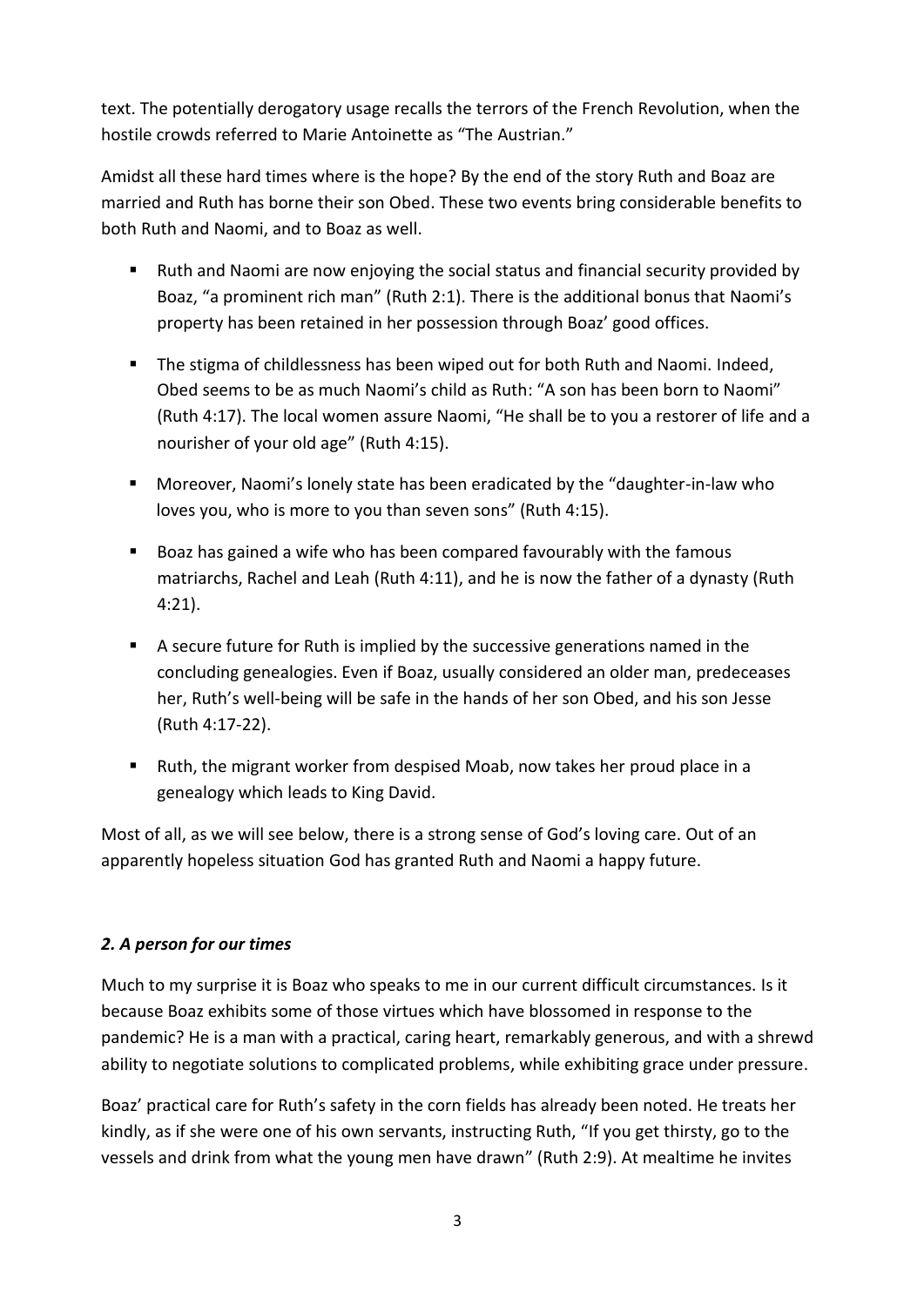her to eat and drink, ensuring that she is more than well fed: "he heaped up for her some parched grain. She ate until she was satisfied, and she had some left over" (Ruth 2:14).

Boaz' generosity does not end there. He goes far beyond the biblical laws which cater for the needs of the poor and the stranger. According to the tenets laid down in Leviticus 23:22 and Deuteronomy 24:19, as an alien and a poor widow, Ruth is entitled to glean, that is, to gather ears of corn left behind by the reapers, to forage at the edges of the field, and to gather any forgotten sheaves. Boaz gives her permission to glean among the sheaves, which would give her access to greater amounts of dropped grain, and contrary to usual custom instructs his men to "pull out some handfuls for her from the bundles, and leave them for her to glean" (Ruth 2:16). The extent of his generosity is confirmed when Ruth brings home "an ephah of barley" (Ruth 2:17), which is enough grain for several weeks' consumption. Similar extraordinary generosity is evident at the end of chapter 3 when he gives her "six measures of barley", which strictly speaking is too much for one person to carry, but it is an indication of Boaz' exceptional charity.

His greatest act of generosity occurs in chapter 4 when he redeems Naomi's "parcel of land" and arranges to marry Ruth. Under the laws of redemption (Leviticus 25:25) the next of kin should redeem a family piece of property that was being sold. Boaz, who is only a distant kinsman of Naomi's husband, is under no such obligation. Similarly, in the case of levirate marriage where the brother of a childless dead man is obliged to marry his widow to raise up a child for the deceased (Genesis 38:8; Deuteronomy 25:5-10), Boaz is not required to marry Ruth since he is not Mahlon's brother. Moved by love and compassion Boaz willingly takes on responsibilities that are not his.

To achieve both objectives of marrying Ruth and redeeming Naomi's land he skilfully orchestrates the scene at the city gate where such disputes are settled publicly. Having secured the attendance of the kinsman who has the nearer claim, he carefully gathers the required quorum, "ten men of the elders of the city" (Ruth 4:2), and unfolds his plan in judicious stages. All eyes are trained on him, the elders, the business people, other passersby, in short, "all the people" (Ruth 4:9). Once the kinsman has agreed to redeem the land, Boaz springs the surprise of adding marriage to Ruth to the conditions, perhaps shrewdly surmising the next-of-kin would not jeopardise his own inheritance (Ruth 4:6). Once the nextof-kin relinquishes his claim, Boaz calmly and competently concludes the business, calling on all present to be his witnesses.

Boaz reminds me of the many people who have shown such great qualities of heart, mind, and spirit during the last year. Not only those who have played their part in front-line roles, but also family, friends, neighbours, and volunteers who have cared for those in need and shown their solidarity and friendship in kind and practical ways, giving of themselves, of their time, money, and resources. Those who have used their gifts to bring creative and effective solutions to a wide range of issues, from creating vaccines to cheering the nation; those who

4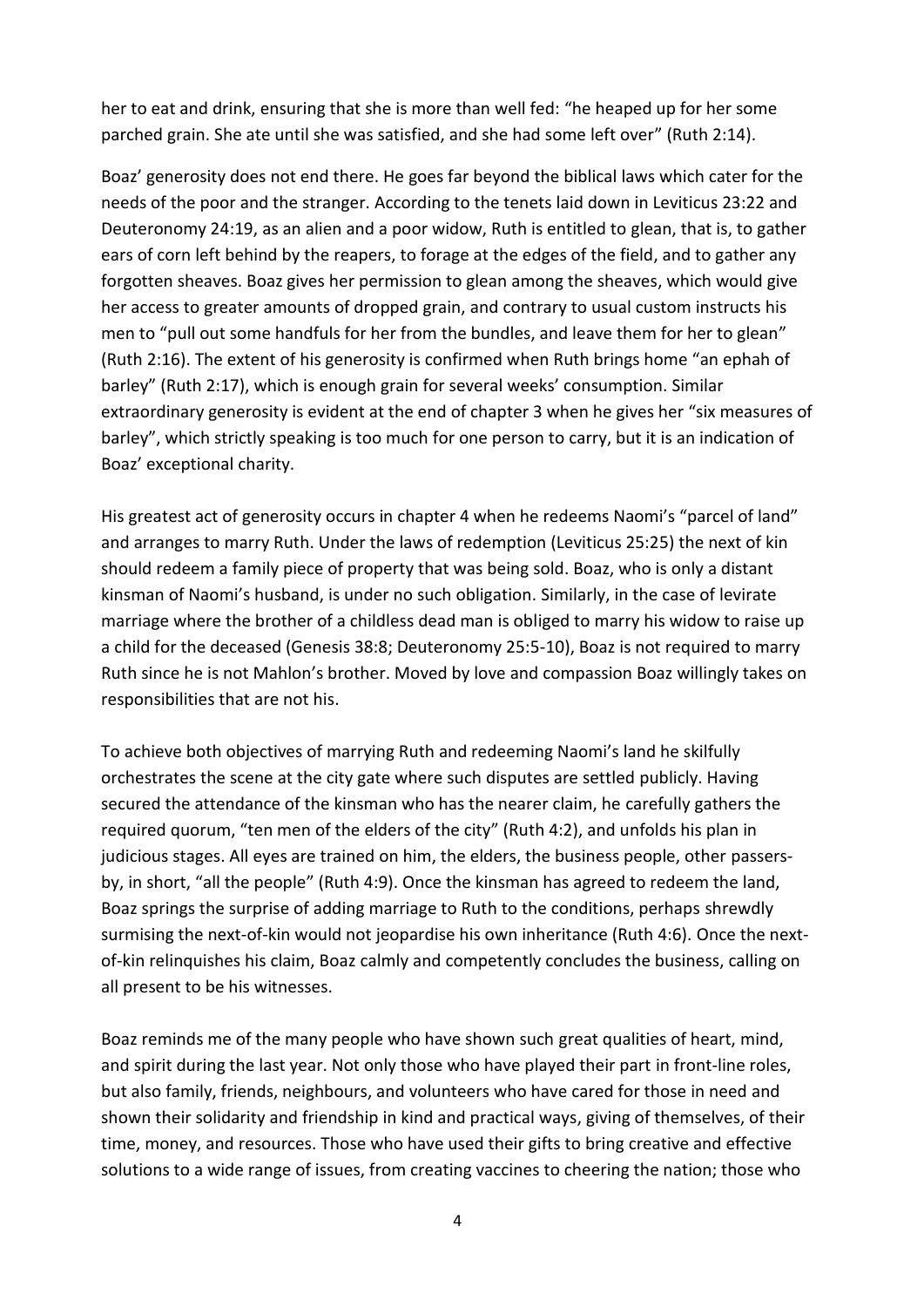are in the public gaze and those whose work is unseen. We are blessed with many Boazes, both male and female, among us.



Boaz' integrity is cleverly expressed in this medieval illustration by William de Brailes, which clearly indicates his view that nothing untoward happens between Boaz and Ruth at the threshing floor.

- The Walters Art Gallery, Baltimore, USA

#### 3. *Where is God?*

Many complain that God seems conspicuous by his absence in the book. Only twice is God seen to intervene (and of these events one is by hearsay only): Naomi *heard* that "the LORD had had consideration for his people and given them food" (1:6), while Ruth bears a son because "the LORD made her conceive" (4:13). As Kirsten Nielsen observes, God "provides bread and babies". But God never appears explicitly or is observed to speak or to meet with people, and there are no messages conveyed through dreams or angels. Superficially it seems somewhat hopeless. Where is God? Has God abandoned them?

#### *Prayers*

Nonetheless God's presence is kept alive in a variety of ways. First, in the prayers and words of the characters. The Lord's name seems to be as often on the people's lips as in Irish prayers and conversations long ago. Naomi begins when she commends her daughters-in-law and prays, "May the LORD deal kindly with you … the LORD grant that you may find security" (Ruth 1:8-9). Later she prays that God will reward Boaz for his kindness, "Blessed be he by the LORD" (Ruth 2:20).

The first words Boaz utters contain the LORD's name, as he exchanges greetings in the corn field: "He said to the reapers, 'The LORD be with you.' They answered, 'The LORD bless you'" (Ruth 2:4). This exchange is a delightful reminder of the traditional Irish greeting when encountering someone at work, "Bail ó Dhia ar an obair" (the blessing of God on the work). Boaz goes on to praise Ruth in fulsome terms: "May the LORD reward you for your deeds, and may you have a full reward from the LORD, the God of Israel, under whose wings you have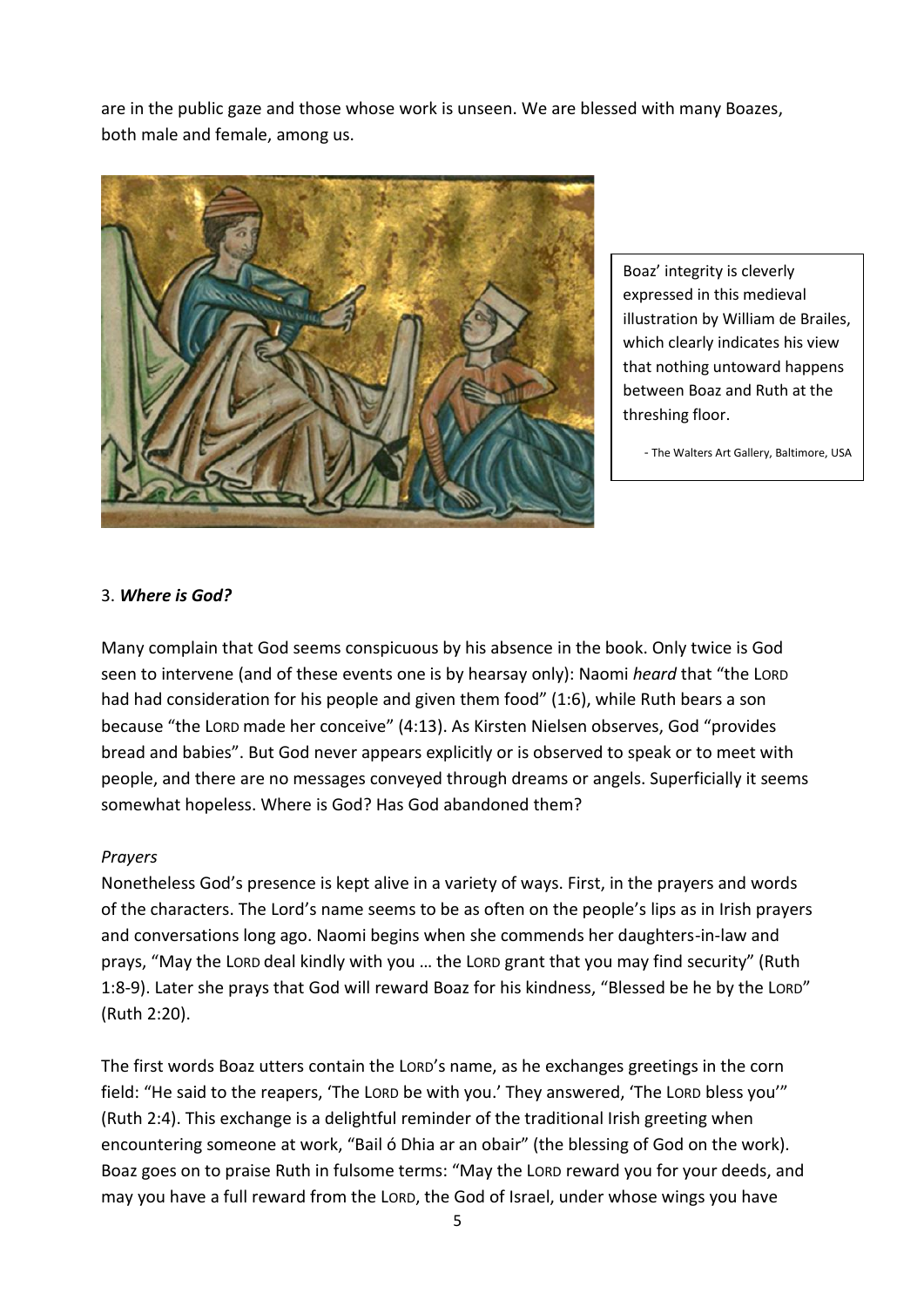come for refuge!" (Ruth 2:12) Again in chapter 3 he commends her, "May you be blessed by the LORD" (Ruth 3:10) and confirms his promise to act as next-of-kin by swearing "as the LORD lives" (Ruth 3:13).

The omnipresence of God on people's lips is underlined in the final chapter when it seems almost the whole city, all the people who are at the city gate together with the elders, pray publicly that the LORD will make Ruth like Rachel and Leah, and then refer to the children "that the LORD will give you by this young woman" (Ruth 4:12). In the final reference, probably in a more private setting, the women acknowledge the special blessings Naomi has received from God: "Blessed be the LORD, who has not left you this day without next-of-kin" (Ruth 4:14).

## *Ruth and Naomi*

The speeches of Ruth and Naomi in chapter 1 emphasise God's presence in two different ways. Ruth famously declares her new-found allegiance to Naomi's God:

your people shall be my people,

and your God my God.

Naomi's bitter grievance against God may be even more revealing. She complains angrily that God has "dealt bitterly" with her, brought her back "empty", "dealt harshly" with her, and "brought calamity" (Ruth 1:20-21). In times of extreme difficulty it is understandable to think that God has abandoned us. But in a careful structuring of the text the author reveals the fuller truth: in chapter 1 Naomi had complained about God to the women of Bethlehem; in a meticulously arranged parallel scene in chapter 4, this time the women of Bethlehem speak to Naomi, reminding her, "Blessed be the LORD, who has not left you this day without next-ofkin". Our final view of Naomi (Ruth 4:16) is as she takes "the child and laid him in her bosom". The grieving, "empty" Naomi is empty no longer. Her previously empty arms are now miraculously full. God is good, indeed.

## *Loving Kindness*

God's loving action does not end there. The book of Ruth is notable for the subtle importance of *ḥesed*, that key biblical concept, used both of divine-human and human-human relationships. It is impossible to express in one word or phrase, but it has numerous connotations, including loving kindness, fidelity, loyalty, reliability, compassion, and steadfast love. In the Hebrew Bible God is the possessor *par excellence* of *ḥesed.* In the Psalms alone God is associated with this quality in 53 individual psalms, most notably in Psalm 136 where the same line is repeated in each of the 26 verses: "his steadfast love (*ḥesed*) endures for ever". It is often associated with a constellation of other virtues, e.g., in Psalm 86:15:

> But you, O LORD, are a God merciful and gracious, slow to anger and abounding in steadfast love (*ḥesed*) and faithfulness.

*Ḥesed* is not just an emotional response to a particular situation; it is a practical activity which benefits the recipient, who is frequently in extreme need. One such example is Lot's rescue from the imminent destruction of Sodom (Genesis 19:19). It can also benefit the dead, as in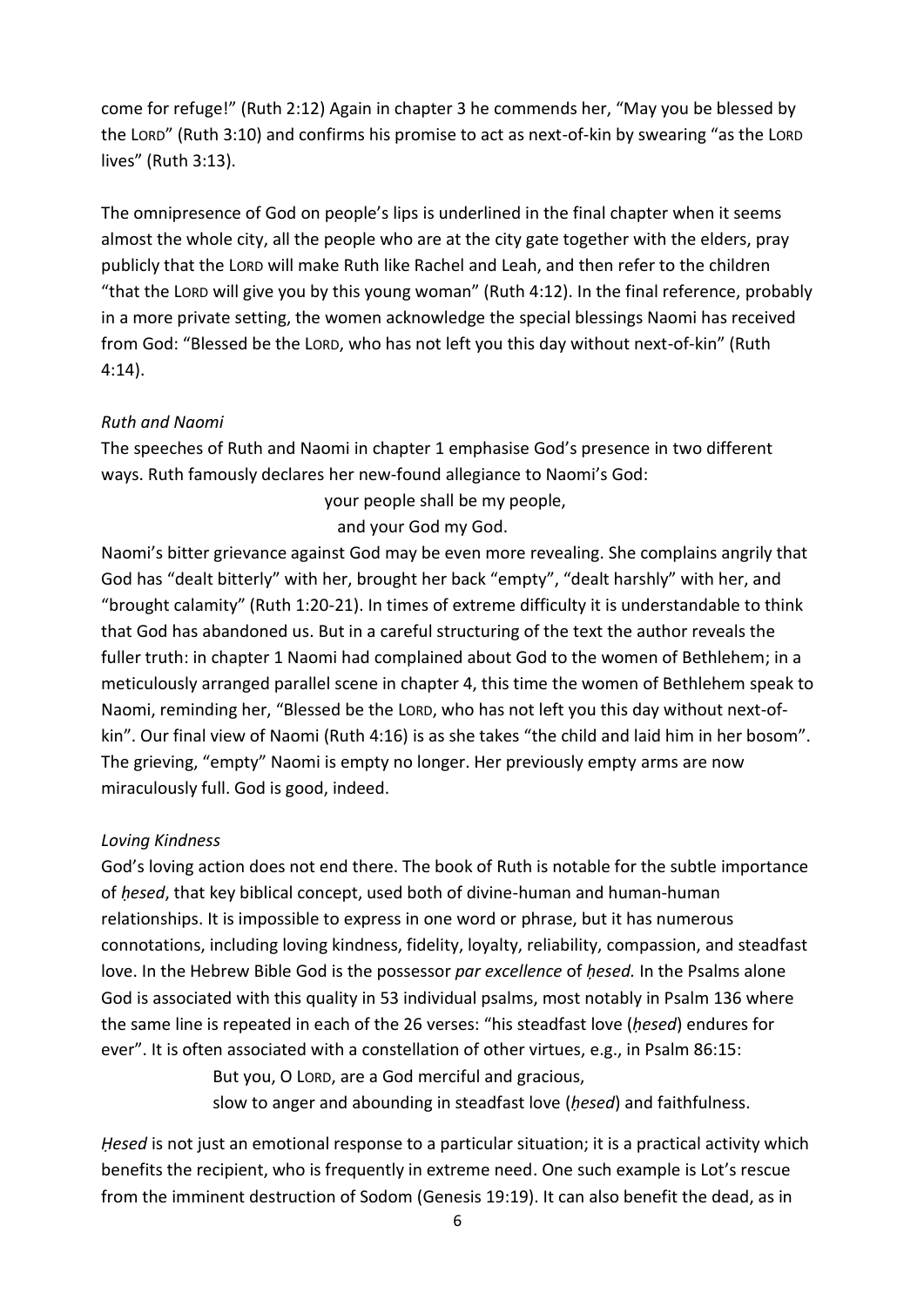Saul's burial (2 Samuel 2:5) and can assist the living on behalf of the dead, as when David showed loving kindness to Mephibosheth on behalf of the dead Jonathan (2 Samuel 9:7). Fundamentally it is a divine attribute, which human beings reflect and imitate when they show *hesed* to others.

The term occurs three times in the story (Ruth 1:8; 2:20; 3:10) but its presence may not be immediately evident, as each reference can be translated differently: "deal kindly"; "kindness"; "loyalty". In Ruth 1:8 Naomi expresses the hope that the LORD will show Ruth and Orpah *ḥesed*, in return for the *ḥesed* they showed to the dead (Elimelech, Mahlon and Chilion) and to Naomi herself. In the next chapter Naomi praises Boaz, "Blessed be he by the LORD, whose kindness (*ḥesed*) has not forsaken the living or the dead!", but it is unclear whether this refers to Boaz or the LORD. Perhaps we can take it as both. In Ruth 3:10 Boaz commends Ruth for her *ḥesed*, when he says, "May you be blessed by the LORD, my daughter; this last instance of your loyalty (*ḥesed*) is better than the first; you have not gone after young men, whether poor or rich."

Perhaps it is not surprising that Boaz is praised for his *ḥesed*, but it is particularly striking that the Moabites Orpah and Ruth are commended for theirs. It sends a clear signal, which may have startled some of the book's original readers, that God's loving kindness knows no borders and can be shown and received by Israelites and non-Israelites alike. Even when God appeared absent his loving kindness was expressed through loving human actions.

*Ḥesed* is beautifully conveyed in visual form in an illustration in *The Saint John's Bible*. The stamped motif sparkling around Ruth and Naomi's heads reflects a sign of God's favour and God's miraculous provision for the two widows in this story.



The Book of Ruth thus offers us both a challenge and an invitation. The challenge is to heed God's call to act with loving kindness toward one another. The invitation is to recognise that every act of loving kindness, even, or perhaps especially, in the midst of a global pandemic, is a revelation of God's love for us.